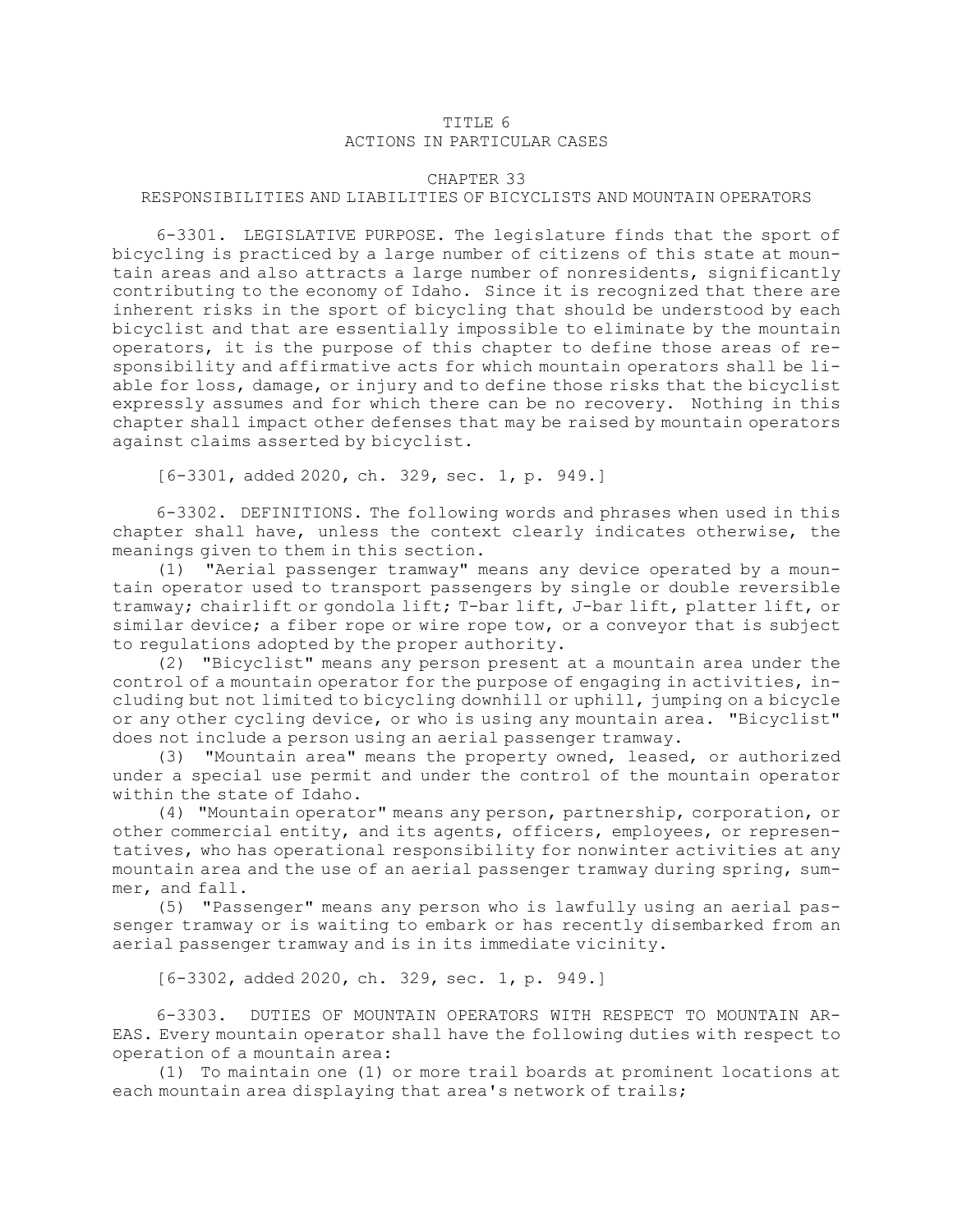(2) To post <sup>a</sup> sign at the bottom of all aerial passenger tramways that advises the passengers to seek advice if not familiar with riding the aerial passenger tramway; and

(3) To not intentionally or negligently cause injury to any person; provided, that except for the duties of the operator set forth in this section and in section [6-3304](https://legislature.idaho.gov/statutesrules/idstat/Title6/T6CH33/SECT6-3304), Idaho Code, the mountain operator shall have no duty to eliminate, alter, control, or lessen the risks inherent in the sport of bicycling that include but are not limited to those described in section [6-3306](https://legislature.idaho.gov/statutesrules/idstat/Title6/T6CH33/SECT6-3306), Idaho Code.

[6-3303, added 2020, ch. 329, sec. 1, p. 950.]

6-3304. DUTIES OF MOUNTAIN OPERATORS WITH RESPECT TO AERIAL PASSENGER TRAMWAYS. Every mountain operator shall have the duty to construct, operate, maintain, and repair any aerial passenger tramway in accordance with the American national standards safety requirements for aerial passenger tramways.

[6-3304, added 2020, ch. 329, sec. 1, p. 950.]

6-3305. DUTIES OF PASSENGERS. Every passenger shall have the duty to not:

(1) Board or embark upon or disembark from an aerial passenger tramway except at an area designated for such purpose;

(2) Drop, throw, or expel any object from an aerial passenger tramway;

(3) Perform any act that interferes with the running or operation of an aerial passenger tramway;

(4) Use any aerial passenger tramway if the passenger does not have the ability to use it safely without instruction, until the passenger has requested and received sufficient instruction to permit safe usage;

(5) Embark on an aerial passenger tramway without the authority of the mountain operator; or

(6) Use any aerial passenger tramway without engaging such safety or restraining devices as may be provided.

[6-3305, added 2020, ch. 329, sec. 1, p. 950.]

6-3306. DUTIES OF BICYCLISTS. (1) It is recognized that bicycling as <sup>a</sup> recreational sport is hazardous, regardless of all feasible safety measures that can be taken.

(2) Each bicyclist expressly assumes the risk of and legal responsibility for any injury to person or property that results from participation in the sport of bicycling, including any injury caused by but not limited to the following: uneven or slippery trail and feature conditions, varying slopes and terrain, bumps, stumps, trees, roots, forest growth, cliffs, rock and rock drops, loose gravel and dirt, wet surfaces, holes and potholes, downed timber, debris, depressions, other bicycles, dark tunnels, jumps, dirt and wood features and other constructed features, lift loading and unloading, padded and nonpadded barriers, paved surfaces, collisions with vehicles owned or operated by individuals or entities other than the mountain operator, other bicyclists, pedestrians, wildlife, objects or heavy equipment, and mechanical or other failure of rental or personal equipment not including equipment rented out by the mountain operator.